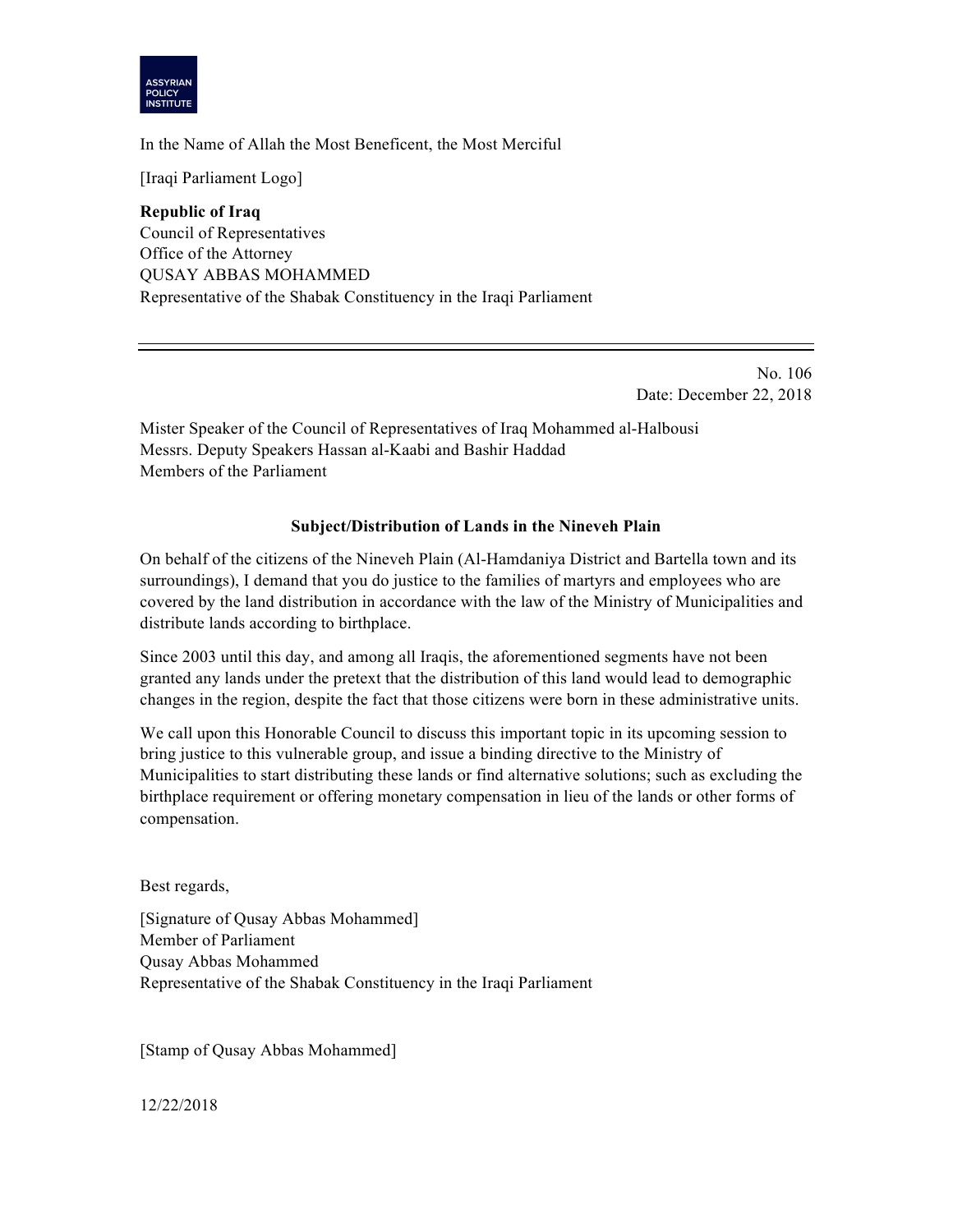



 $L_{\text{MLE}}$ :  $1.1$ 

التاريخ : ٢٠١٨/٢٠

السيد رئيس مجلس اللواب العراقي محد الحلبوسي المحترم السادة نواب رئيس المجلس حسن الكعبي وبشير حداد المحترمين السيدات السادة النواب المحترمون

م / توزيع الاراضي في منطقة سهل نينوي

تمبة ملببة ....

باسم مواطني منطقة سهل نينوي ( قضاء الحمدانية وناحية برطلة وتوابعها ) اطالب حضر اتكم بلنصلف شريحة عوانل الشهداء والموظفين المشمولين بتوزيع الاراضى وفق قانون وزارة البلديات لتوزيع الاراضي حسب مسقط الرأس حيث انه ومنذ عام 2003 ولحد بومنا هذا لم يتم توزيع الاراضـي على هذه الشرائح ومن دون كل انـحاء العراق بـحجة ان التوزيع يـحدث تغيير ديمغرافي للمنطقة !!! مع ان هؤلاء المواطنين مسقط راسهم هذه الواحدات الادارية . تطالب المجلس الموقر بعرض الموضوع الهام في جلسة المجلس لإنصاف هذه الشريحة المستضعفة واصدار توجيه ملزم الى وزارة البلديات بالشروع بتوزيع الاراضي أو ايجاد حلول بديلة كالاستثناء من مستَّط الراس او تعويضهم ببدل نقدي عن قيمة الارض أو غيرها من الطول

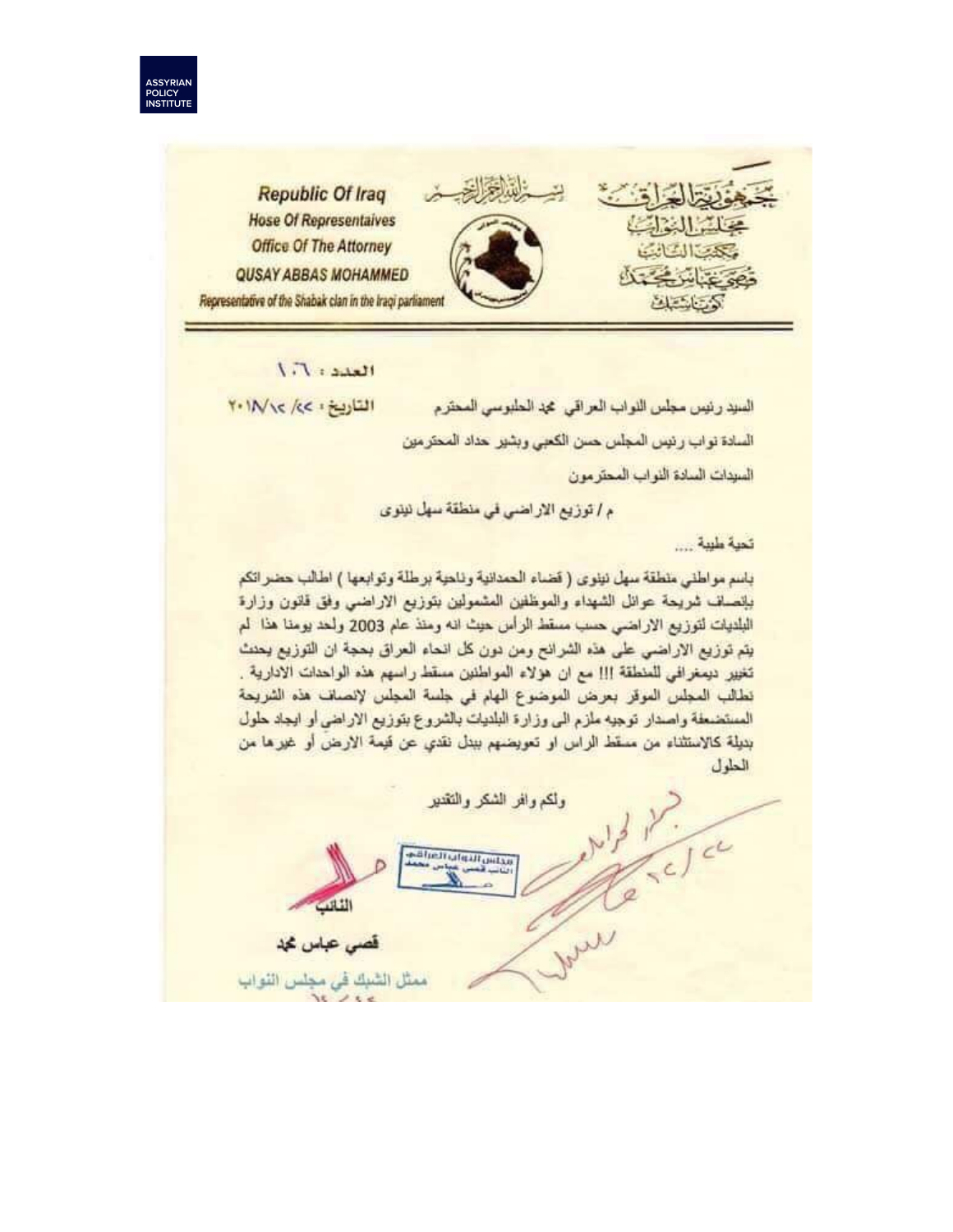